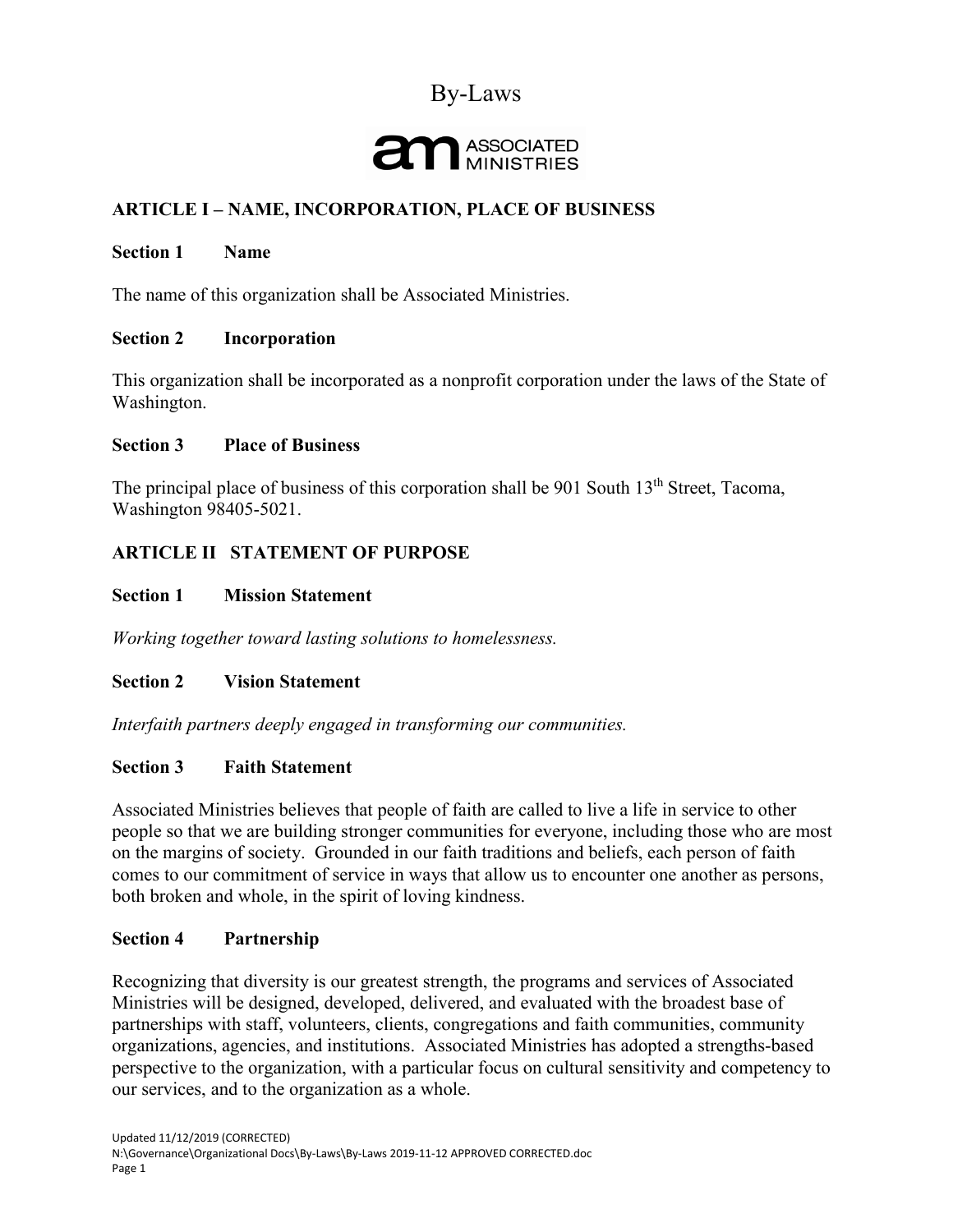External partners are at the core of what it means to be Associated Ministries, beginning with people of faith, and historically the people of faith with whom we have engaged have been affiliated with one of the more than 250 partner congregations and faith communities in Pierce County. Partners in the community also include not-for-profit organizations, corporations, foundations, government agencies, educational institutions, and civic groups.

## **Section 5 Powers Statement**

In performance of these purposes this corporation shall have and enjoy all rights and powers granted a nonprofit corporation organized and existing under the laws of the State of Washington, provided, however, the acts of the corporation shall be limited in the functions related to the purposes set forth above and all other things incidental connected to them or connected with them. This corporation shall not perform any act, which cannot be performed by a corporation exempt from Federal Income Tax under Section 501 (c) (3) of the Internal Revenue Code.

## **ARTICLE III – MEMBERSHIP**

## **Section 1 Types of Membership**

Membership in Associated Ministries is open to:

- a. Religious congregations, denominations, and other faith-based organizations; and
- b. People of faith.

## **Section 2 Requirements of Membership**

Members affirm Article II of these By Laws, and demonstrate their support for the organization.

## **Section 3 Participation Requirements**

- a. Membership is not a requirement for participation in any task force or project of Associated Ministries; and
- b. Any member may abstain from participation in a particular phase or part of the organization's work.

#### **Section 5 Removal as Member**

A member may request to be removed from status of member of Associated Ministries at any time.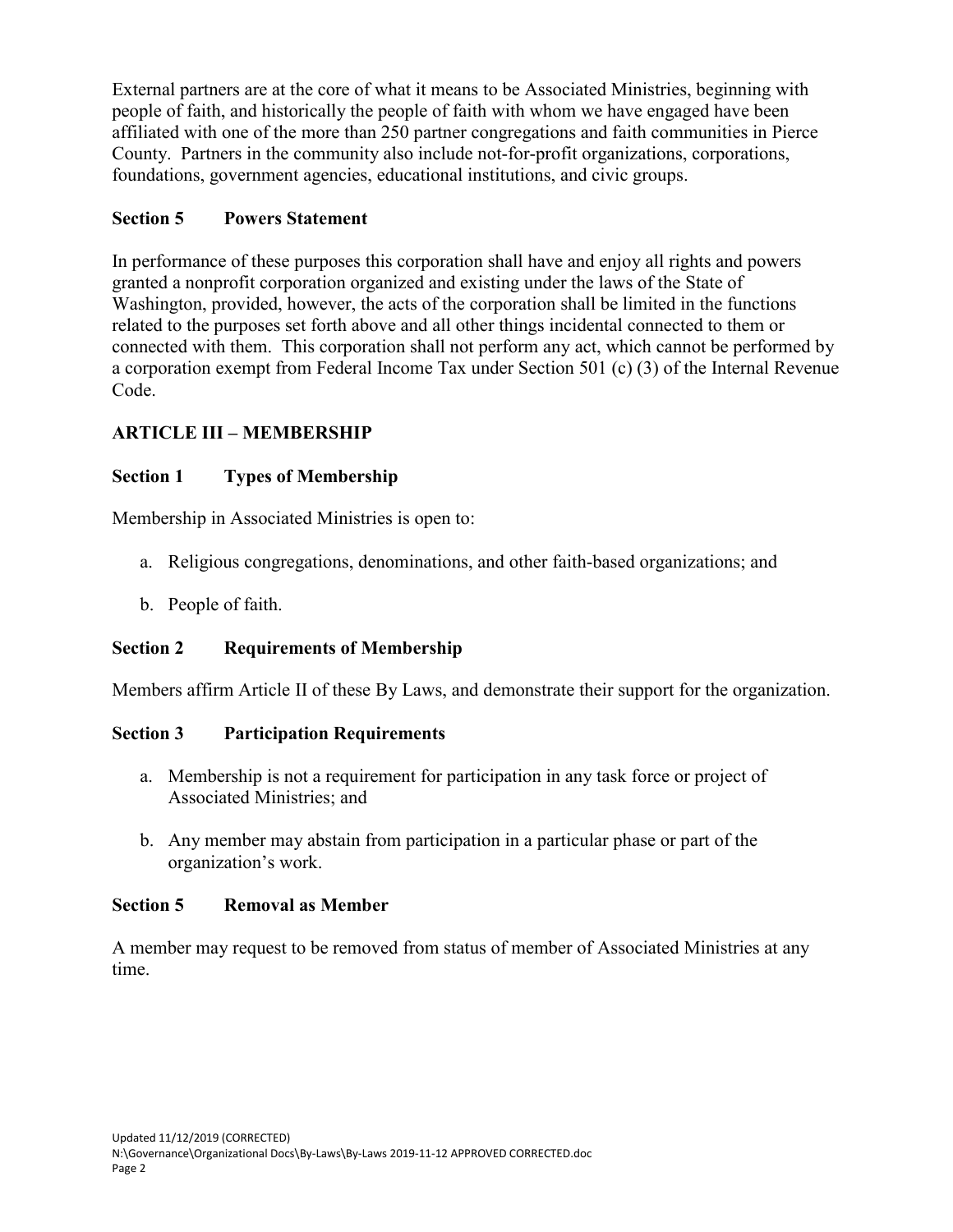## **ARTICLE IV – BOARD OF DIRECTORS**

### **Section 1 Eligibility**

Any individual who meets the membership requirements as stated in Article III.

#### **Section 2 Number of Directors**

- a. The Board of Directors shall consist of a minimum of 12 and a maximum of 15 voting Directors and additional non-voting ex-officio Directors as designated by the Board.
- b. The Executive Director of Associated Ministries shall be a permanent invitee and nonvoting participant of all regular Board meetings and can, at the sole discretion of the Board and by two-thirds majority vote of a quorum present, be a non-voting participant at Board designated Additional or Special Meetings and Executive Sessions.

#### **Section 3 Term of Office**

- a. Terms of office shall begin in January of each year.
- b. The term of an elected Director shall be three years. A Director shall serve no more than two (2) consecutive full terms. Individuals who have previously served on the Board of Directors for 6 consecutive years may be eligible to serve on the Board after one (1) years absence from the Board.

#### **Section 4 Election**

- a. The Governance Committee is responsible for the selection of Board nominees to present for approval by the Board of Directors at its regularly scheduled meeting in November of each year.
- b. The Governance Committee of the Board of Directors shall ensure a process for a proper rotation of Directors, continuing to ensure that the Directors are diverse in gender, faith and ethnicity.

#### **Section 5 Removal of Directors**

- a. Directors may be removed from office by a two-thirds [2/3] vote of the Board of Directors at a regularly scheduled meeting, provided the Directors have been notified not less than 20 days before such meeting called for the purpose of acting upon such removal.
- b. The position of any Director who has three (3) consecutive and unexcused absences may be declared vacant by the Board.

## **Section 6 Vacant Positions**

a. If a Director's position becomes vacant before the expiration of his/her term, the Board shall consider names provided by the Executive Committee; and, by majority vote, elect an individual to fill the vacancy.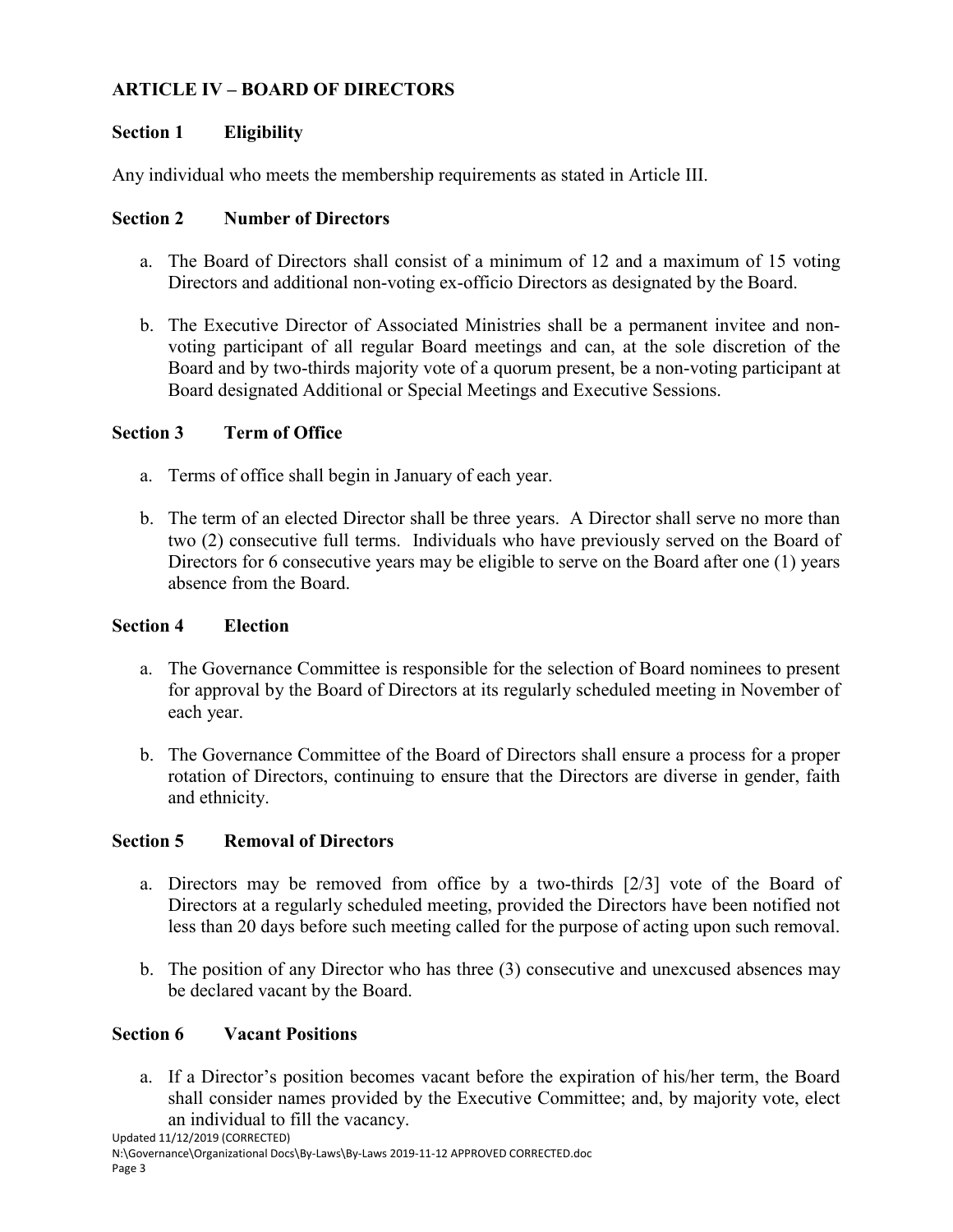b. The Director so elected shall serve for the remainder of the unexpired term. The Director's term shall expire at the same time as the terms of other positions in its group.

#### **Section 7 Meetings**

- a. The Board of Directors shall have a minimum of nine (9) meetings per calendar year.
- b. Additional meetings may be called by the President or any five (5) Directors.
- c. A majority of the filled positions of the Directors of the Board of Directors shall constitute a quorum.
- d. The Board and its committees may meet in a closed executive session on matters related to personnel, litigation, and/or acquisition or sale of real estate.
- e. Any action that is required or may be taken at a meeting of the Board of Directors may be taken without a meeting through electronic transmission upon unanimous consent and vote of all Directors entitled to vote on the subject matter.

## **Section 8 Duties and Responsibilities**

- a. The Board of Directors shall govern the affairs of Associated Ministries, control its revenue and assets, and take such action as shall in its judgment best promote the welfare thereof.
- b. The Board of Directors shall have power to:
	- 1. Set the strategic direction of the organization;
	- 2. Modify the By-Laws;
	- 3. Establish policies for the organization;
	- 4. Provide fiduciary oversight for the organization;
	- 5. Act as ambassadors and strengthen community relations; and
	- 6. Hire, supervise, evaluate, and terminate the Executive Director.

## **Section 9 Committees, Task Forces and Advisory Boards**

- a. **Standing Committees** are permanent committees of the Board of Directors and shall consist of:
	- 1. The **Executive Committee (EC)** which is responsible for planning all Board of Director's meetings; reviewing all regular Finance Committee Board of Director's deliverables; oversight of all organizational circumstances requiring Board acknowledgement, input and/or approval; and, serving as the direct liaison between the Board and the Executive Director including implementation of timely performance reviews. The EC shall be Chaired by the president of the Board and composed of all the Board Officers, the Executive Director and invited staff members and guests at the discretion of the Committee; and,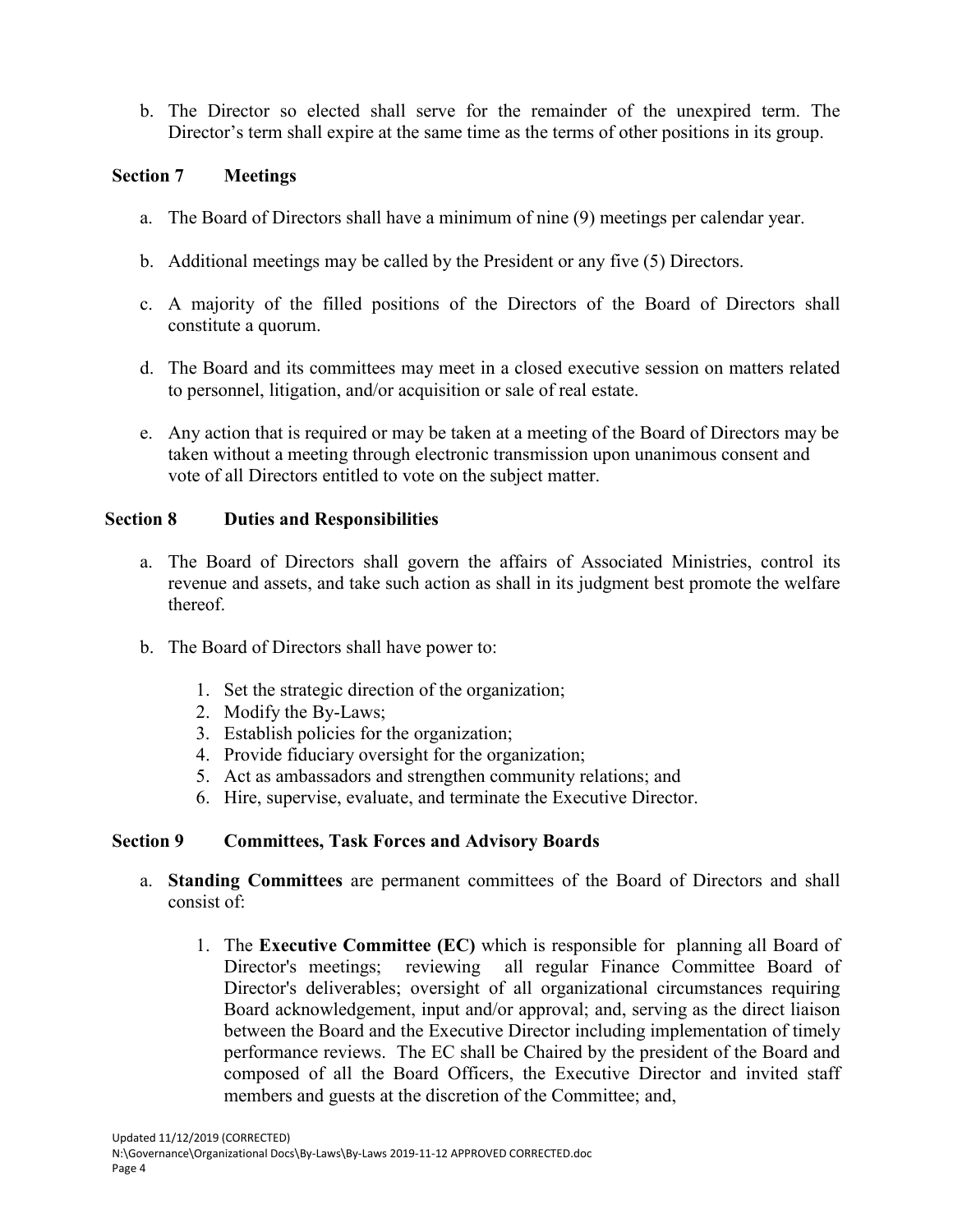- 2. **The Finance Committee (FC)** which is responsible for timely oversight of all financial and accounting management; and, preparation of all deliverables necessary to support the Board of Director's fiduciary responsibilities. The FC shall be Chaired by the Board Treasurer and composed of the Executive Director, the Chief Operating Officer, at least two members of the Board selected by the President, at least one community member with financial management expertise and invited staff members and guests at the discretion of the Committee.
- 3. **The Governance Committee (GC)** which is responsible for maintaining a profile of desired qualification of new Board members, including commitment to diversity, equity and inclusion; nominating new Board members and officers; ensuring orientation of new Board members and ongoing training and development of all Board members; reviewing the by-laws and Board governing practices at least annually and recommending any changes; conducting a Board self-evaluation annually. The GC shall be chaired by the President-elect and composed of at least two other Board members. The President and the Executive Director shall be ex officio members. The GC may also include a community member.
- b. *Task Forces* shall be short term groups established by the Board of Directors to carry out specific tasks within specified short term time frames (e.g. 6 months or less) or until their tasks are completed to the satisfaction of the Board. All Task Forces are required to report the outcome of their work to the Board of Directors within 30 days of its completion and before disbanding with approval of the Board.

Examples of regularly convened Task Forces can include but are not limited to:

- 1. The **Direct Services Task Force (DSTF)** responsible for planning, supporting and convening the Community Advisory Board at least once per fiscal year; regular communication of information and client service stories to the Board; forwarding to the Board all program and service opportunities requiring the Board's approval; and, other projects approved by the Board as the Task Force or Board may formulate. When convened, the DSTF shall be Chaired by the Director of Programs and Services and shall be composed of at least two members of the Board as selected by the President, the Executive Director, two members of the staff as selected by the Executive Director and at least one past or current client of AM's services.
- 2. The **Community Relations Task Force (CRTF)** responsible for the planning, implementation and support of efforts to fully engage community and faith partners; identify and create ongoing connections with stakeholders with affinity to AM's programs and services; support resource development; define and support AM's interfaith goals; create and oversee the AM Ambassador Program; and, other projects approved by the Board as the Task Force or Board may formulate. When convened, the CRTF shall be Chaired by the Executive Director and shall be composed of at least two members of the Board as selected by the President and at least two past or current representatives selected by faith partners identified by the Executive Director.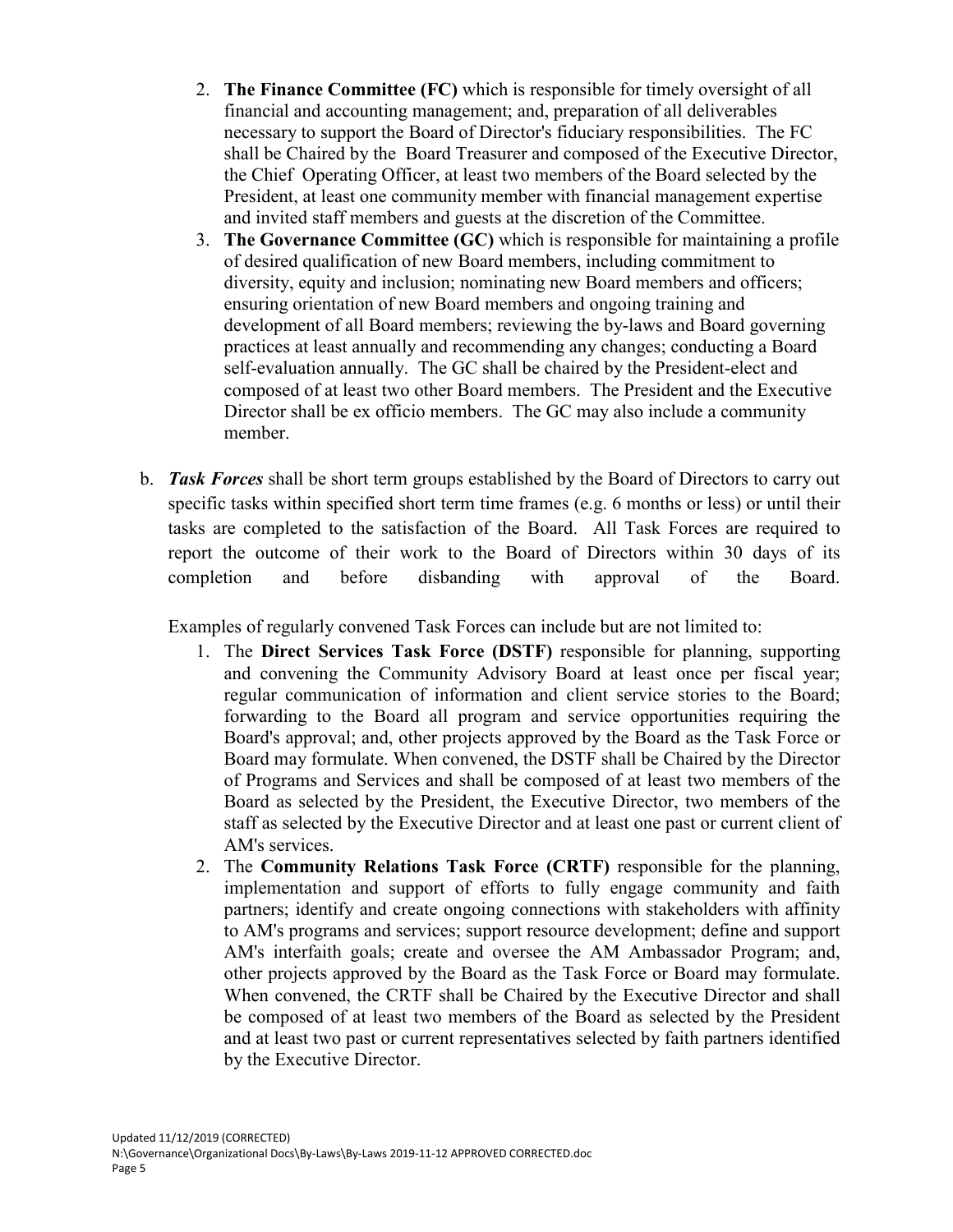Examples of irregularly convened Task Forces whose responsibility and membership will be determined by the Executive Committee subsequent to the Board empowering the Task Force might include:

- 3. **The Strategic Improvement Task Force; The Human Resources Task Force; The Development Task Force; The Gala Dinner Task Force; The Lead the Way Home Breakfast Task Force**; and, other Tasks Forces as required for the work of the Board and organization.
- 4. And, any other Task Forces, Committees and Work Groups as the Board sees fit to create and empower for specified durations.
- 5. The Executive Director shall serve as staff liaison on any Committees, Task Forces and Work Groups as is deemed appropriate through consultation with the Executive Committee and may appoint other staff to represent her/him as s/he determines is best.
- c. *Advisory Boards* are created by the Board of Directors to advise the Board, its Standing Committees and Task Forces and/or the Executive Director and shall be responsible to the Board or the appropriate convening Committee or Task Force.

## **ARTICLE V – OFFICERS OF ASSOCIATED MINISTRIES**

## **Section 1 Number**

The Officers shall be a President, a Past President, a President-elect, a Secretary and a Treasurer

## **Section 2 Terms and Vacancies**

- a. All Officers shall hold office for one (1) year. The President-elect, President and Past President office shall presumably be held by the same individual through the three (3) consecutive years of these one year ascending offices.
- b. The Secretary and Treasurer may serve a maximum of three (3) consecutive terms plus any time served in any unexpired term. Service in these roles shall not preclude the Secretary or Treasurer from serving as the President-elect, President and Past President roles over their three (3) year succession.

## **Section 3 Officer Elections**

- a. The President-elect shall be nominated and elected each year to serve the three (3) full years of service required for the succeeding offices of President-elect, President and Past President. Service in these roles may extend the tenure of the Board Member elected as President-elect up to a full three (3) years past their six (6) year Board Member term limitation.
- b. If any office becomes vacant for any reason, the vacancy shall be filled by a vote of the Board of Directors.
- c. If the Office of the President becomes vacant for any reason, the vacancy shall be filled by the President-elect who shall complete the unexpired term of the vacating President and then serve as President for one (1) year and Past President for one (1) year. Under this circumstance, the Board will elect a new President-elect who shall complete the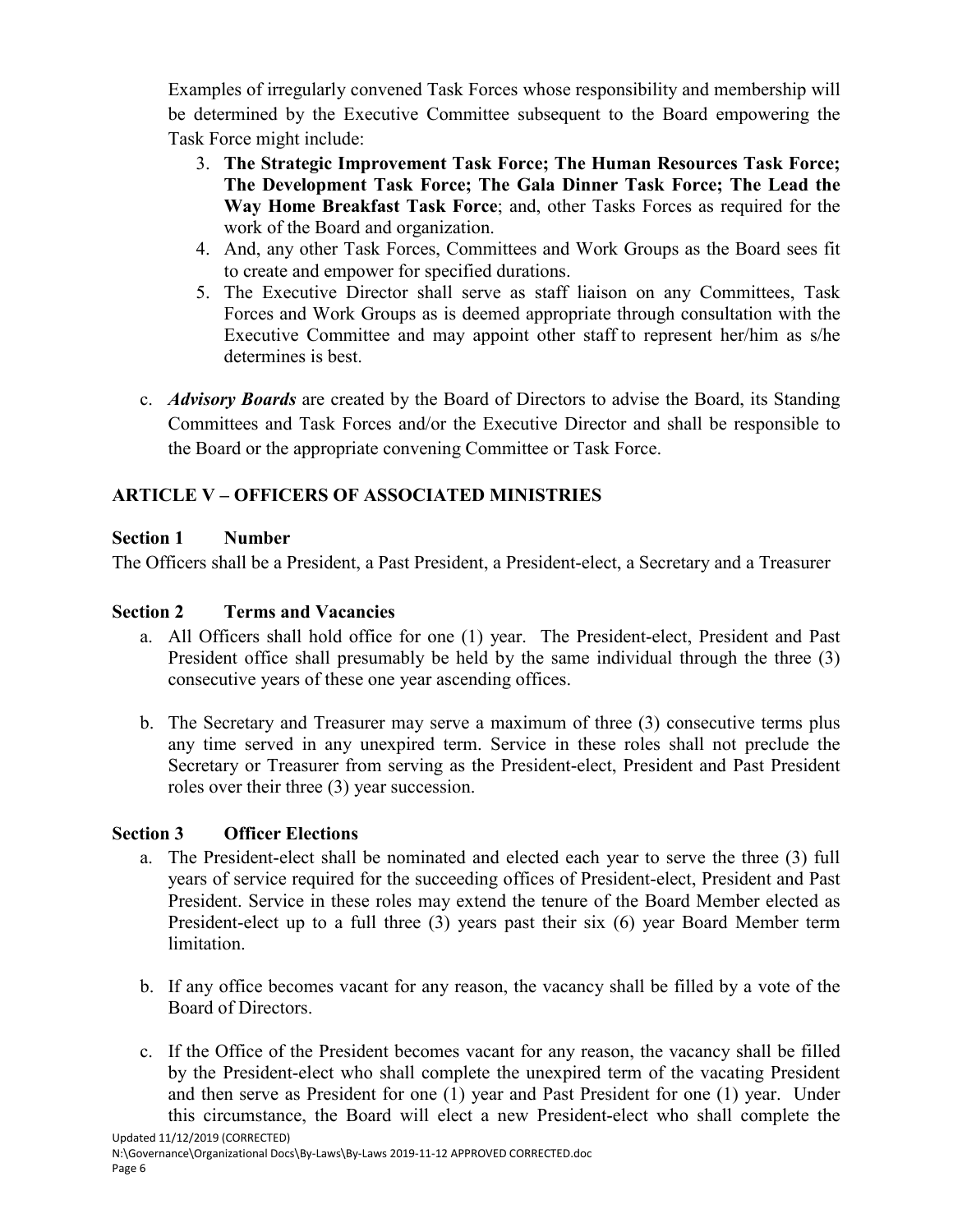unexpired term of the President-elect and move forward through the full three (3) year progression as President-elect, President and Past President.

d. If the office of Past President becomes vacant for any reason, it shall remain unfilled until it is filled in normal succession after the one (1) year term of the President is complete and they succeed to the Past President office.

## **Section 4 President**

The President shall (1) preside at all meetings of the Board of Directors; (2) execute all instruments on its behalf; and (3) shall also have such specific powers and shall perform such duties as may be prescribed and directed by the Board of Directors, and/or as is inherent in such a position.

## **Section 5 President-Elect or Past-President**

- a. In the absence or disability of the President, the President-elect (or Past-President) shall have all the powers and shall perform all the duties of the President and shall also have such specific powers and shall perform such duties as may be prescribed and directed by the Board of Directors.
- b. The President-elect shall take office as President upon the termination of the term of the outgoing President; the Past-President shall take office immediately upon the termination of his or her term as President.
- c. Provide leadership to nominations process of members of the Board of Directors and its Officers.

## **Section 6 Treasurer**

- a. Make a report at each Board of Directors meeting of the financial condition.
- b. Provide financial oversight including ensuring that adequate records are maintained by staff, and that funds are recorded, spent, and monitored consistent with funder requirements, legal requirements, and sound financial management.
- c. Ensure that staff is providing adequate accounting of its assets, liabilities, receipts, disbursements, gains, losses, capital, retained earnings, and other matters customarily included in financial statement.
- d. Ensure proper financial audit is conducted by an independent audit firm with audit being reviewed by the Finance Committee and accepted by the Board on an annual basis.

## **Section 7 Secretary**

a. Ensure that accurate minutes of all Board of Directors meetings are prepared and distributed to each Director.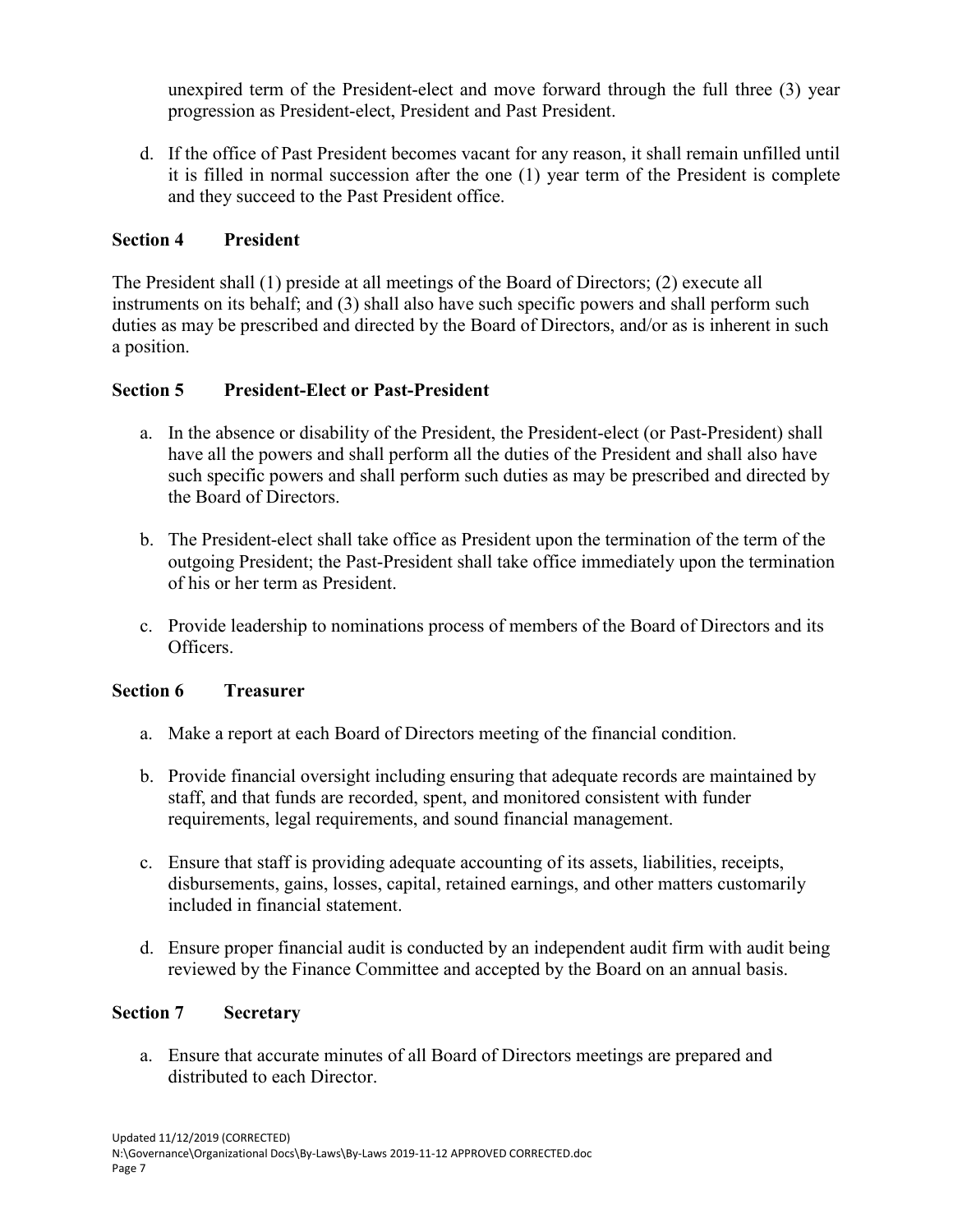- b. Ensure agendas and minutes for the Annual Meeting are prepared and distributed to all members of the organization.
- c. Ensure that the corporate records are maintained.
- d. Attest to all bonds, mortgages, and other conveyances of property of the corporation and such as may be directed by a resolution of the Board of Directors.
- e. Ensure that all notices are duly given in accordance with these By-Laws or as required by law.
- f. Perform all duties customary to the office of Secretary and such other duties that may be assigned by the President, Executive Committee, and/or Board of Directors.

## **ARTICLE VI –STAFF**

## **Section 1 Executive Director**

The primary relationship between the Board and staff shall be with the organization's Executive Director.

- **a.** The Executive Director shall be employed by the Board of Directors as a full-time employee responsible for providing management oversight of all of the affairs of the corporation within financial and program policies established and approved by the Board of Directors.
- **b.** The Executive Director shall be responsible to ensure that proper policies, standard operating procedures, and practices are shaped by the strategic plan, are in place, and are being followed; keep the Board of Directors adequately informed so that they can make informed decisions; provide a framework and healthy work environment for all staff and volunteers in his/her employ; and ensure that the organization is represented well in the community.

## **ARTICLE VII –PROGRAMS**

Programs of Associated Ministries must fulfill the mission of the organization, be in concert with the organization's strategic plan, and shall operate within the management of the organization. The Board of Directors shall establish policies for the whole of the organization, and staff shall establish and regularly update standard operating procedures for how each program will fulfill its plan within the organization's policies.

Programs will ensure the integrity of the organization's  $501(c)3$  tax status from the Internal Revenue Service, both in its programmatic efforts and its fiscal management. The Board shall provide fiscal oversight for the whole of the organization, further ensuring that program efforts are in compliance with the organization's tax status.